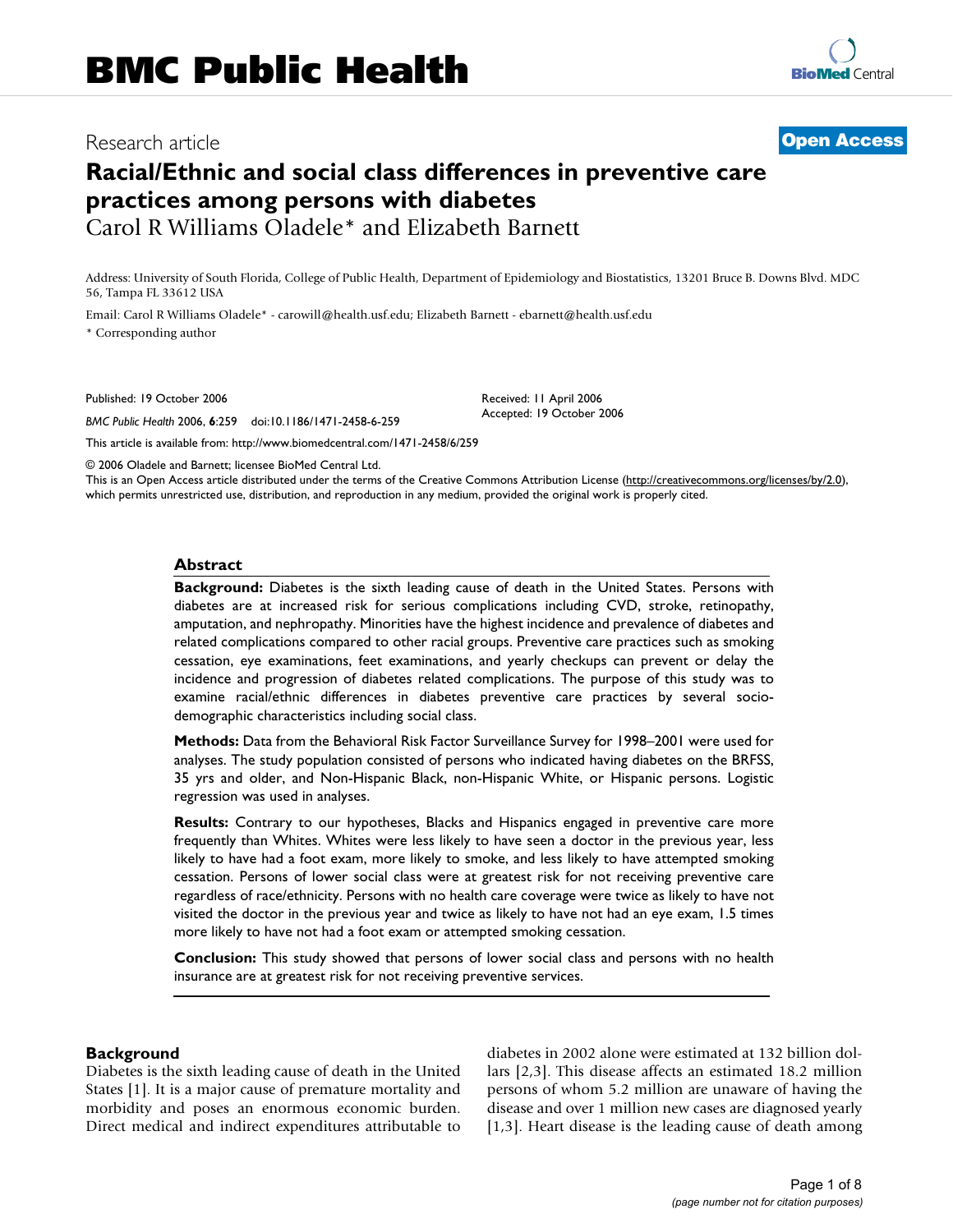persons with diabetes with mortality rates two to four times higher than those without diabetes [1,4]. Preventive care practices such as diet, exercise, smoking cessation, eye examinations, foot examinations, and yearly checkups can prevent or delay the incidence and progression of diabetes related complications [4-6]. However, the frequency of preventive care practices is often lower than recommended which results in further progression of disease and mortality [4,5,7-9].

The burden of diabetes is greater among minority populations [10,11]. An estimated 8.4% of Whites, 11.4% of Blacks, and 8.2% of Hispanics 20 years or older have diabetes [1]. The increasing incidence and prevalence of diabetes is seen at disproportionate levels among ethnic minorities. During the period 1980–1994 the ageadjusted prevalence of diabetes increased 33% for Blacks compared to an 11% increase among Whites [10].

Few studies have simultaneously investigated racial/ethnic and social class differences in care practices associated with preventive care behaviors among persons with diabetes. Results from the 1995 and 2001 Behavioral Risk Factor Surveillance System (BRFSS) show variation in preventive-care practices among Whites, Hispanics, and Blacks [4,5]. In contrast, other studies have found no racial/ethnic differences in preventive care practices for diabetes [8,12]. Findings in the literature are somewhat inconsistent and limited in their method of exploring factors related to care practices. The present study utilizes recent BRFSS data available to examine racial/ethnic disparities in recommended preventive practices for diabetes, refines past measures of social class with the inclusion of labor force status in addition to educational attainment, and makes use of logistic regression in analyses instead of previously used weighted percentages.

# **Methods**

#### *Data*

The Behavioral Risk Factor Surveillance System (BRFSS) is a state based random-digit-dialing telephone survey of non-institutionalized individuals (e.g. nursing homes, prisons) 18 years or older [4,13]. The core questions in the BRFSS cover topics such as health status, routine checkup, diabetes, smoking, pregnancy, women's health, HIV/ AIDS, and socio-demographics [4,13,14]. This study was conducted under the Adverse Heart Disease Trends Project and approved by the Institutional Review Board at the University of South Florida.

#### *Study Population*

The study population consisted of persons who met the following criteria: (A) Residents of one of the 37 states who participated in the diabetes module during 1998– 2001; (B) Non-Hispanic Black, non-Hispanic White, and Hispanic persons; (C) 35 years and older; (D) Answered "yes" to the following question: "Has a doctor ever told you that you have diabetes?" Women who indicated having gestational diabetes were not included. The total number of persons included in the study population was 23,434.

The BRFSS computed index for race/ethnicity was used for analyses. This index categorized self-reported race/ethnicity by Hispanic origin. Analyses were restricted to Non-Hispanic Blacks, Non-Hispanic Whites, and Hispanic respondents. Other racial/ethnic groups were not included because of very small numbers of BRFSS respondents. Persons with type-1 and type-2 diabetes were combined in analyses since 90–95 percent of diabetes cases are type 2 and the preventive practices examined in the current study are the same for both groups. The age range for analyses were limited to those 35 years and older since this age range encompasses the greater proportion of diabetes cases. This age range also allows examination of preventive care practices associated with many end stage diabetes outcomes.

#### *Preventive Care Measures*

The diabetes preventive practices chosen for analysis were annual doctor visit for diabetes, annual eye examination, annual foot examination, and attempted smoking cessation. These measures were all assessed in the diabetes module of the BRFSS. Only respondents who reported a diagnosis of diabetes were asked module questions. Preventive care practices such as hemoglobin A1C, physical activity, and diet were not assessed due to high missing or incomparability across study years. Questions reflect recommendations given by the American Diabetes Association (Table 1).

Responses of "Don't Know", "Refused," or "Not Sure" were coded as missing for smoking, attempted smoking cessation, doctor visit, and foot examination. Similar responses to eye examination were coded as "No" since

#### **Table 1: Preventive Care Practice Questions**

<sup>1.</sup> About how many times in the last year have you seen a doctor, nurse of other health professional for your diabetes?

<sup>2.</sup> About how many times in the last year has a health professional checked your feet for any sores or irritations?

<sup>3.</sup> When was the last time you had an eye exam in which the pupils were dilated? This would have made you temporarily sensitive to bright light.

<sup>4.</sup> During the past 12 months, have you quit smoking for 1 day or longer?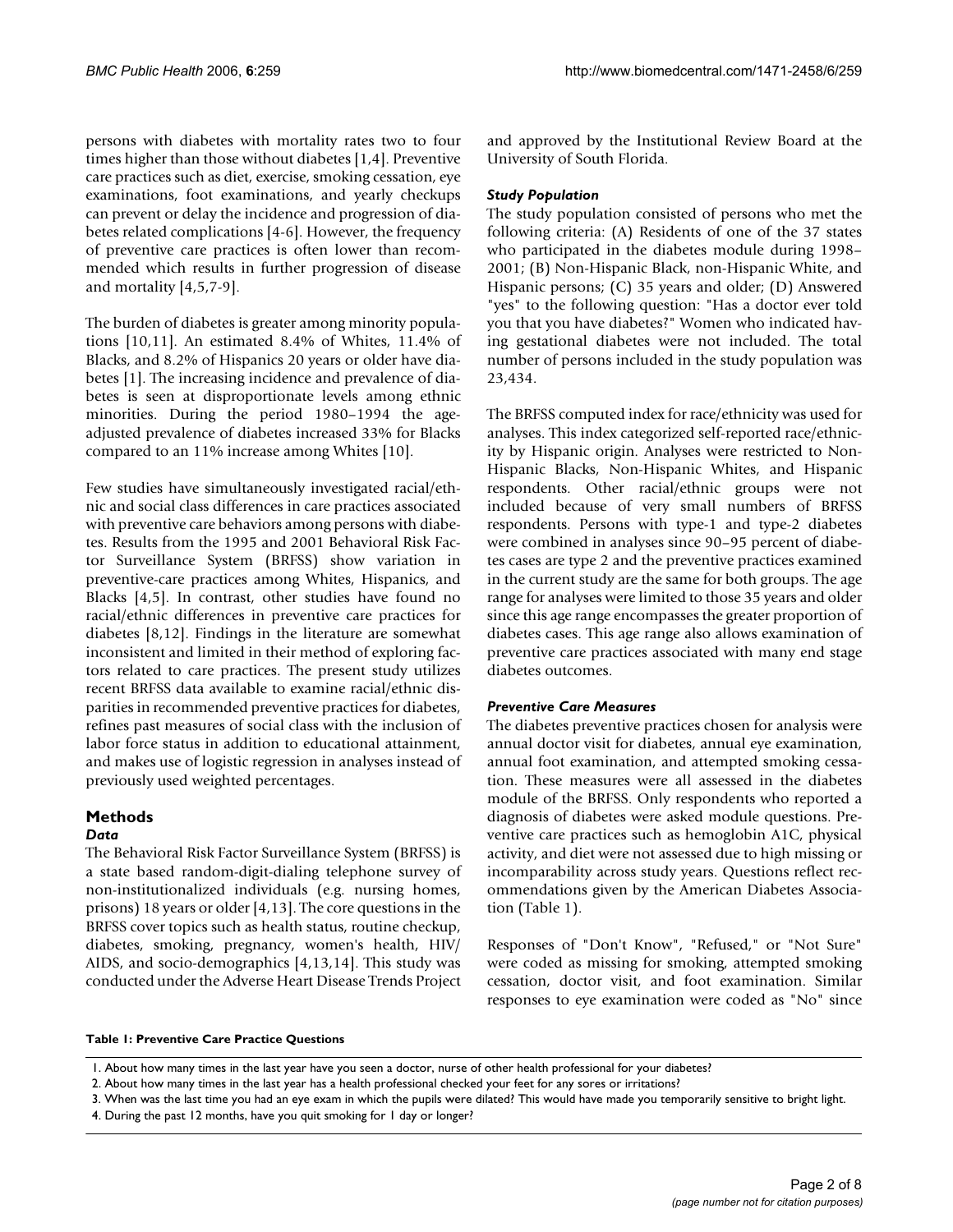respondents would most likely remember having their eyes dilated if indeed they did have an exam. Respondents who refused to answer this question were coded as missing.

#### *Demographic Measures*

Socio-demographic characteristics hypothesized to influence performance of diabetes care practices were also examined. These measures included race, marital status, education, age, employment, and gender. Persons interviewed for the BRFSS were asked, "What is your race," and given a list of responses from which to choose. Respondents to the marital status measure were categorized as "Married," "Widowed," "Separated," "Divorced," "Never Been Married," and "Member of an unmarried couple." Respondents who answered, "Never been married" or "Member of an unmarried couple" on the marital status measure were collapsed into one category called "Never been married." Those who responded as having been "Separated" were combined with "Divorced." Education level categories were 0–8 years, 9–11 years, high school graduate, some college, and college and beyond. Respondents indicated the highest level of education attained. Subjects with at least a kindergarten education and those with 1 to 8 years were combined. Employment was evaluated based on respondents' current employment status.

A social class index was created using employment status and education to assess the influence of labor force participation. This index is based on Weberian sociology that focuses on the role of individual social interactions that determine a person's opportunities in life [15]. A summary of the index is illustrated in Table 2. Other descriptive information included age at first diagnosis and health plan. Health plan status was categorized as having or not having a health care coverage plan. Responses of "Don't Know", "Refused," or "Not Sure" were coded as missing for all demographic variables.

### *Statistical and Analytical Methods*

Given that minorities have greater and more severe endstage diabetes complications, we hypothesized that (A)

| Table 2: Social Class Index |  |
|-----------------------------|--|
|-----------------------------|--|

Blacks and Hispanics would receive less preventive care after controlling for independent variables; (B) Persons of lower social class would receive less preventive care; and (C) Women would engage in care practices more than men. Each preventive care practice was examined individually for the entire study population. Attempted smoking cessation was only assessed for persons who indicated that they were current smokers. Duration of diabetes and insulin measures was included since levels of preventive care and perceived severity of disease correlate with insulin use.

Logistic regression was performed to estimate odds ratios with 95% CI for the independent effect of each variable. In all analyses social class index 1 and male gender were referent categories. The age referent category was different for each model since the lowest risk group for each outcome varied.

To measure the unadjusted effect of race/ethnicity on each care practice, a crude model was examined. Results were compared with another model, which included social class index, gender, health plan status, insulin use, duration of diabetes, and age. Marital status was excluded after initial analyses showed no association. Two-way interactions were also examined for race/ethnicity and social class index. Analyses were performed using the SAS statistical software package [16]. The odds of not having received preventive care were modeled in regression analyses.

# **Results**

Table 3 summarizes the sociodemographic characteristics of the study population. The study population was 81 percent White, 11 percent Black, and 8 percent Hispanic. Eight percent of persons did not have any form of health care coverage. Most study participants (50%) fell in social class IV who were those who are out of the labor force (homemakers, students, retirees). Fifty-eight percent of the population was women. Approximately 51 percent of the study population was between the ages of 55–74 while 10 percent of the population was 35–44 and 20 percent 45–54. Twenty-nine percent of persons were insulin

| Level            | Indicators                                         |                               |  |  |
|------------------|----------------------------------------------------|-------------------------------|--|--|
|                  | <b>Employment Status</b>                           | <b>Educational Attainment</b> |  |  |
| SCL I            | Employed for Wages or Self-Employed                | College Graduate              |  |  |
| SCL <sub>2</sub> | Employed for Wages or Self-Employed                | High School Graduate          |  |  |
| SCL <sub>3</sub> | Employed for Wages or Self-Employed                | < High School Graduate        |  |  |
| SCL <sub>4</sub> | Out of Labor Force (Students, Retirees, Homemakers | All Levels                    |  |  |
| SCL <sub>5</sub> | Unemployed                                         | All Levels                    |  |  |
| Unable to Work   | Unable to Work                                     | All Levels                    |  |  |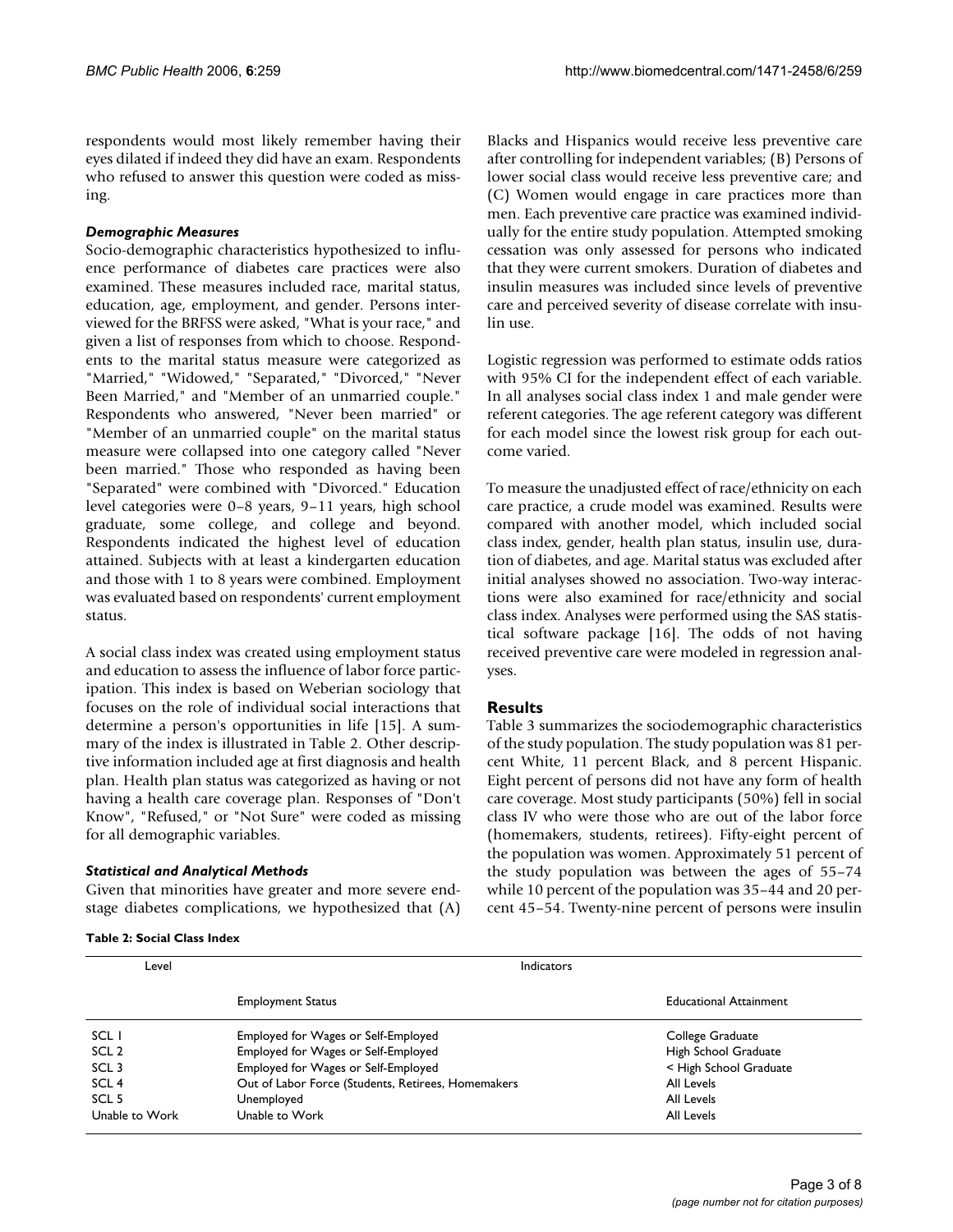users and the majority of participants were married  $(50\%)$ .

#### *Race/Ethnicity*

Blacks and Hispanics engaged in preventive care practices more frequently than Whites and race/ethnicity was not a strong predictor for any of the care practices examined. (Table 4) The crude model showed weak but significant results for race/ethnicity. Compared to Whites, Blacks were less likely to have not seen a doctor in the previous year, less likely to have not had a foot exam, and less likely to have not attempted smoking cessation. However, this model did show Blacks were more likely to smoke (OR = 1.2). Hispanics were more likely to have not had an eye exam ( $OR = 1.2$ ) and were more likely to have attempted cessation compared to Whites ( $OR = .6$ ).

The adjusted model showed similar results for Blacks. After adjustment however, Blacks were less likely to smoke compared to Whites. The latter finding was not statistically significant. Previous findings for Hispanics were no longer significant after adjustment except for attempted cessation. Hispanics were still more likely to have attempted smoking cessation compared to Whites. Adjusted results also showed Hispanics were less likely to smoke. An interaction term for race/ethnicity and social class was also added to the model but the terms were not statistically significant.

#### **Table 3: Characteristics of Study Population, 1998–2001**

| Characteristic                 |                    | Total       | <b>Black</b> | White       | Hispanic   |
|--------------------------------|--------------------|-------------|--------------|-------------|------------|
| $N(\%)$                        |                    |             |              |             |            |
| Race                           |                    |             |              |             |            |
|                                | <b>Black</b>       | 2485(11)    |              |             |            |
|                                | White              | 18947(81)   |              |             |            |
|                                | Hispanic           | 2002(8)     |              |             |            |
| No Insurance Coverage          |                    | 1940(8.3)   | 315(12.7)    | 1250(6.6)   | 375(18.8)  |
| Social Class*                  |                    |             |              |             |            |
|                                | SCL <sub>I</sub>   | 2048(8.8)   | 187(7.6)     | 1764(9.4)   | 97(4.9)    |
|                                | SCL II             | 4847(20.8)  | 561(22.7)    | 3893(20.6)  | 393(19.7)  |
|                                | SCL III            | 842(3.6)    | 139(5.6)     | 487(2.6)    | 216(10.8)  |
|                                | SCL IV             | 11641(49.9) | 879(35.6)    | 9952(52.8)  | 810(40.7)  |
|                                | SCL V              | 639(2.7)    | 112(4.5)     | 440(2.3)    | 87(4.4)    |
|                                | Unable to Work     | 3290(14.1)  | 589(23.9)    | 2313(12.3)  | 388(19.5)  |
| Gender                         |                    |             |              |             |            |
|                                | Women              | 13643(58.2) | 1646(66.2)   | 10799(57.0) | 1198(59.8) |
| Age                            |                    |             |              |             |            |
|                                | $35 - 44$          | 2359(10.1)  | 328(13.2)    | 1702(9)     | 329(16.4)  |
|                                | $45 - 54$          | 4731(20.2)  | 649(26.1)    | 3573(18.9)  | 509(25.4)  |
|                                | $55 - 64$          | 5839(24.9)  | 694(27.9)    | 4613(24.4)  | 532(26.6)  |
|                                | $65 - 74$          | 6208(26.5)  | 553(22.3)    | 5228(27.5)  | 427(21.3)  |
|                                | $75 - 84$          | 3710(15.8)  | 231(9.3)     | 3295(17.4)  | 184(9.2)   |
|                                | $85+$              | 587(2.5)    | 30(1.2)      | 536(2.8)    | 21(1.1)    |
| <b>Insulin Use</b>             |                    | 6815(29.1)  | 922(37.2)    | 5324(28.1)  | 569(28.5)  |
| <b>Median Age at Diagnosis</b> |                    | 51          | 47           | 53          | 47         |
| <b>Marital Status</b>          |                    |             |              |             |            |
|                                | Married            | 11784(50.4) | 813(32.9)    | 9913(52.4)  | 1058(52.9) |
|                                | Divorced/Separated | 4266(18.2)  | 730(29.6)    | 3110(16.4)  | 426(21.3)  |
|                                | Widowed            | 5515(23.6)  | 587(23.8)    | 4590(24.3)  | 338(16.9)  |
|                                | Single             | 1820(7.8)   | 340(13.8)    | 1303(6.9)   | 177(8.9)   |

\*SCL I-employed & college educated; SCL II-employed & high school graduate;

SCL III-employed & less than high school ; SCL IV-out of labor force & all levels of education; SCL V-unemployed & all levels of education.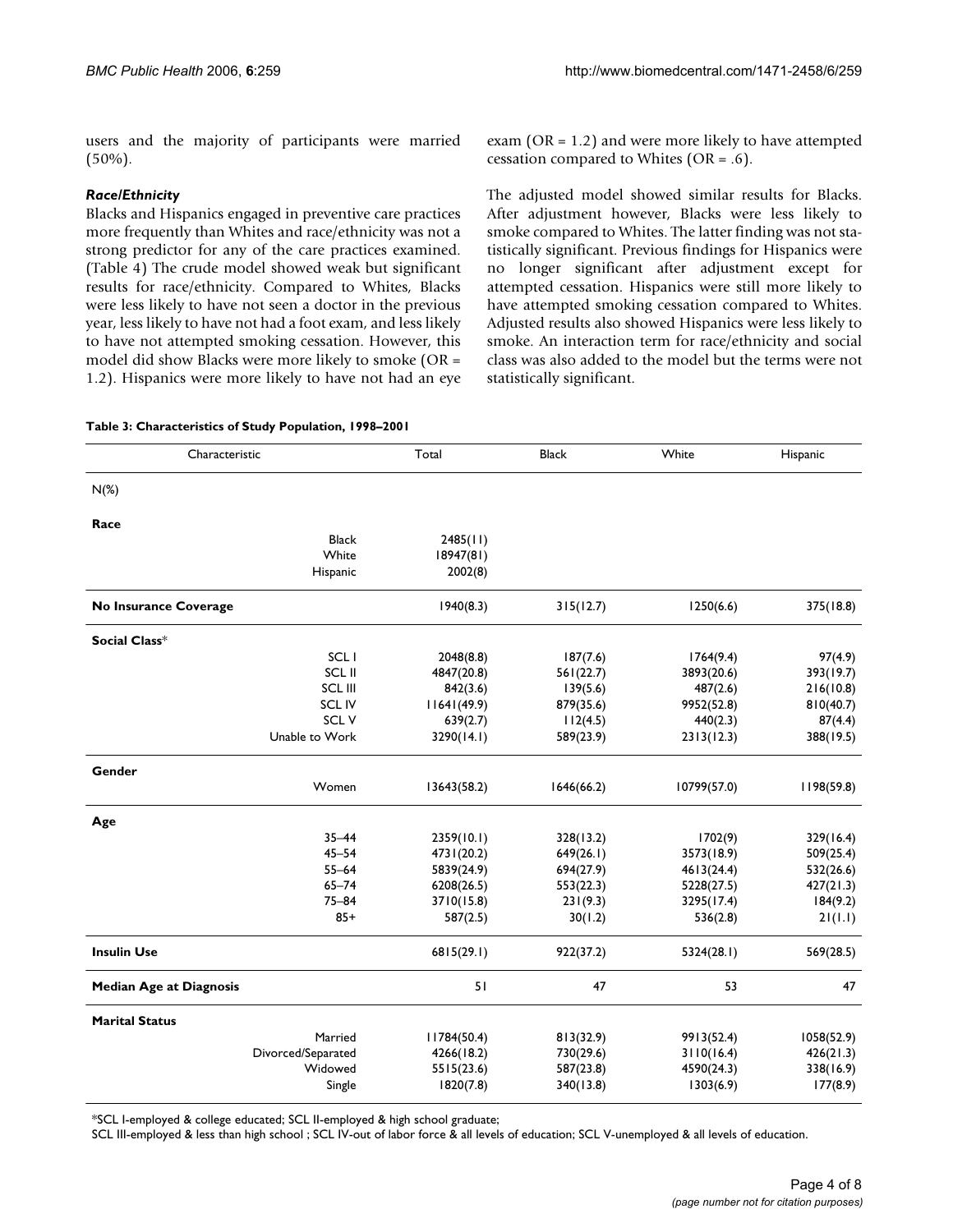| Characteristic               | No Yearly Doctor Visit<br>in Past Year | No Eye<br>Examination | No Foot Examination in<br>Past Year | Smoking            | No Attempted Smoking<br>Cessation <sup>e</sup> |
|------------------------------|----------------------------------------|-----------------------|-------------------------------------|--------------------|------------------------------------------------|
|                              | <b>OR</b>                              | <b>OR</b>             | <b>OR</b>                           | <b>OR</b>          | OR.                                            |
|                              | 95% CI                                 | 95% CI                | 95% CI                              | 95% CI             | 95% CI                                         |
| Race (crude model)           |                                        |                       |                                     |                    |                                                |
| <b>Black</b>                 | $0.5*$ (0.4-0.6)                       | $1.0(0.9 - 1.1)$      | $0.7*$ (0.6-0.8)                    | $1.2*(1.1-1.4)$    | $0.6*$ (0.4–0.7)                               |
| White                        | $1.0(1.0-1.0)$                         | $1.0(1.0-1.0)$        | $1.0(1.0-1.0)$                      | $1.0(1.0-1.0)$     | $1.0(1.0-1.0)$                                 |
| Hispanic                     | $1.0(0.9 - 1.2)$                       | $1.2*(1.1-1.3)$       | $1.1(1.0-1.2)$                      | $1.1(0.9-1.2)$     | $0.6*$ (0.5-0.8)                               |
| Race (adjusted model)        |                                        |                       |                                     |                    |                                                |
| <b>Black</b>                 | $0.6*$ (0.5–.7)                        | $0.9(0.8 - 1.0)$      | $0.7*$ (0.6-.7)                     | $1.0(0.9 - 1.1)$   | $0.6*$ (0.5-0.7)                               |
| White                        | $1.0(1.0-1.0)$                         | $1.0(1.0-1.0)$        | $1.0(1.0-1.0)$                      | $1.0(1.0-1.0)$     | $1.0(1.0-1.0)$                                 |
| Hispanic                     | $0.8(0.7 - 1.0)$                       | $1.0(0.9-1.1)$        | $1.0(0.9 - 1.1)$                    | $0.7*$ (0.6-0.8)   | $0.7*$ (0.5-0.9)                               |
| <b>Health Plan Status</b>    |                                        |                       |                                     |                    |                                                |
| No Health Insurance Coverage | $2.1*$ (1.8-2.4)                       | $2.0*$ (1.8-2.2)      | $1.5*$ (1.3–1.7)                    | $1.3*(1.2-1.5)$    | $1.5*$ (1.2–1.8)                               |
| <b>Social Class</b>          |                                        |                       |                                     |                    |                                                |
| SCL <sub>I</sub>             | $1.0d$ (1.0-1.0)                       | $1.0d$ (1.0-1.0)      | 1.0 <sup>d</sup> (1.0–1.0)          | $1.0d$ (1.0-1.0)   | $1.0d$ (1.0-1.0)                               |
| SCL II                       | $1.1(0.9-1.3)$                         | $1.4*$ (1.2–1.5)      | $1.1(1.0-1.3)$                      | $1.7*$ (1.5-2.0)   | $1.2(0.9-1.6)$                                 |
| SCL III                      | $1.3(1.0-1.6)$                         | $1.7*$ (1.5-2.1)      | $1.6*(1.3-1.9)$                     | $2.8*$ (2.3-3.5)   | $1.3(0.8-1.9)$                                 |
| <b>SCLIV</b>                 | $0.8(0.7 - 1.0)$                       | $1.2*(1.1-1.4)$       | $1.1(1.0-1.3)$                      | $1.8*(1.5-2.1)$    | $0.9(0.7 - 1.2)$                               |
| SCL V                        | $1.1(0.8-1.5)$                         | $1.3*$ (1.1–1.6)      | $1.2(0.9-1.4)$                      | $2.4*$ (1.9-3.0)   | $0.8(0.5-1.2)$                                 |
| Unable to Work               | $0.7*$ (0.6-.9)                        | $1.4*$ (1.3-1.6)      | $1.0(0.9-1.2)$                      | $2.8* (2.4 - 3.3)$ | $0.7(0.5 - 1.0)$                               |
| Gendert                      |                                        |                       |                                     |                    |                                                |
| Women                        | $0.9(0.8-1.0)$                         | $0.9(0.9 - 1.0)$      | $1.2*(1.1-1.3)$                     | $0.9*$ (0.8-0.9)   | $1.0(0.9 - 1.2)$                               |
| Age                          |                                        |                       |                                     |                    |                                                |
| $35 - 44$                    | $1.4*$ (1.2–1.7)                       | $2.1*$ (1.8-2.4)      | $1.2(1.0-1.3)$                      | $7.3* (5.9 - 8.9)$ | $1.0b$ (1.0-1.0)                               |
| $45 - 54$                    | $1.1(0.9-1.3)$                         | $1.6*$ (1.4–1.8)      | $1.0(0.9 - 1.1)$                    | $5.4*$ (4.5-6.6)   | $1.1(0.9-1.4)$                                 |
| $55 - 64$                    | $0.9(0.8 - 1.1)$                       | $1.2*(1.1-1.4)$       | $1.0(0.9-1.1)$                      | $4.0*$ (3.3-4.8)   | $1.3(1.0-1.6)$                                 |
| $65 - 74$                    | $1.0c$ (1.0-1.0)                       | $1.1(1.0-1.2)$        | $1.0c$ (1.0-1.0)                    | $2.4*$ (2.0-2.8)   | $1.5*$ (1.1-2.0)                               |
| $75 - 84$                    | $1.1(1.0-1.3)$                         | $1.0^a (1.0 - 1.0)$   | $1.2*(1.1-1.3)$                     | $1.0a$ (1.0-1.0)   | $1.6(1.0-2.4)$                                 |
| $85+$                        | $1.3(1.0-1.7)$                         | $1.4*$ (1.1–1.7)      | $1.3*$ (1.1–1.6)                    | $0.3*$ (0.2-0.6)   | $1.1(0.2 - 5.0)$                               |
| <b>Insulin Use</b>           | $3.4* (3.0 - 3.9)$                     | $1.6*$ (1.5-1.7)      | $1.9*$ (1.7-2.0)                    | $1.1(1.0-1.2)$     | $1.2(1.0-1.4)$                                 |
| <b>Duration of Diabetes</b>  | $1.0(1.0-1.0)$                         | $1.0(1.0-1.0)$        | $1.0(1.0-1.0)$                      | $1.0(1.0-1.0)$     | $1.0(1.0-1.0)$                                 |
| Total                        | 22543                                  | 23391                 | 21119                               | 23343              | 3152                                           |

#### **Table 4: Predictors of Diabetes Preventive Care Practices/Blacks, Whites, and Hispanics 1998–2001**

Probability of not receiving care practice is modeled

\* 95% CI excludes 1.0 † Male Referent

a Age referent 75–84 yrs., b Age referent 35–44 yrs., <sup>c</sup> Age referent 65–74 yrs. d SCL I used as referent <sup>e</sup> Model only includes smokers

### *Social Class*

Though overall findings for race/ethnicity were weak, those for social class showed strong patterns. This was especially true for eye examination and smoking. A positive gradient was observed for social class 1 through 3 for eye exam. Persons who were employed and had less than a high school education were more likely to have not had an eye examination compared to those employed and college educated. Persons out of the labor force (retirees, students, homemakers) had a 20 percent increased odds for not having had an eye exam while unemployed persons had a 30 percent increased odds. Those unable to work had odds similar to those of persons in social class 2 (employed & high school graduate) with a 40 percent increased odds of not receiving a foot examination compared to those in social class 1 (college educated and employed).

The strongest social class findings were those for smoking. Results for smoking showed a strong positive gradient for social class 1 to 3. Compared to persons in social class 1 (employed & college educated) persons in social class 2 and 3 had two times and three times the odds of smoking respectively. Persons out of the labor force and those unemployed had twice the odds of smoking compared to those in social class 1. Results for the unemployed had strong results that mirrored those for persons in social class three (employed with less than a high school education) having close to three times the odds of smoking (OR = 2.8). There was a small gradient observed for attempted smoking cessation. However, the associations were weak and not statistically significant.

Findings for yearly doctor visit showed a weak association with social class 1 to 5 and those unable to work. Similar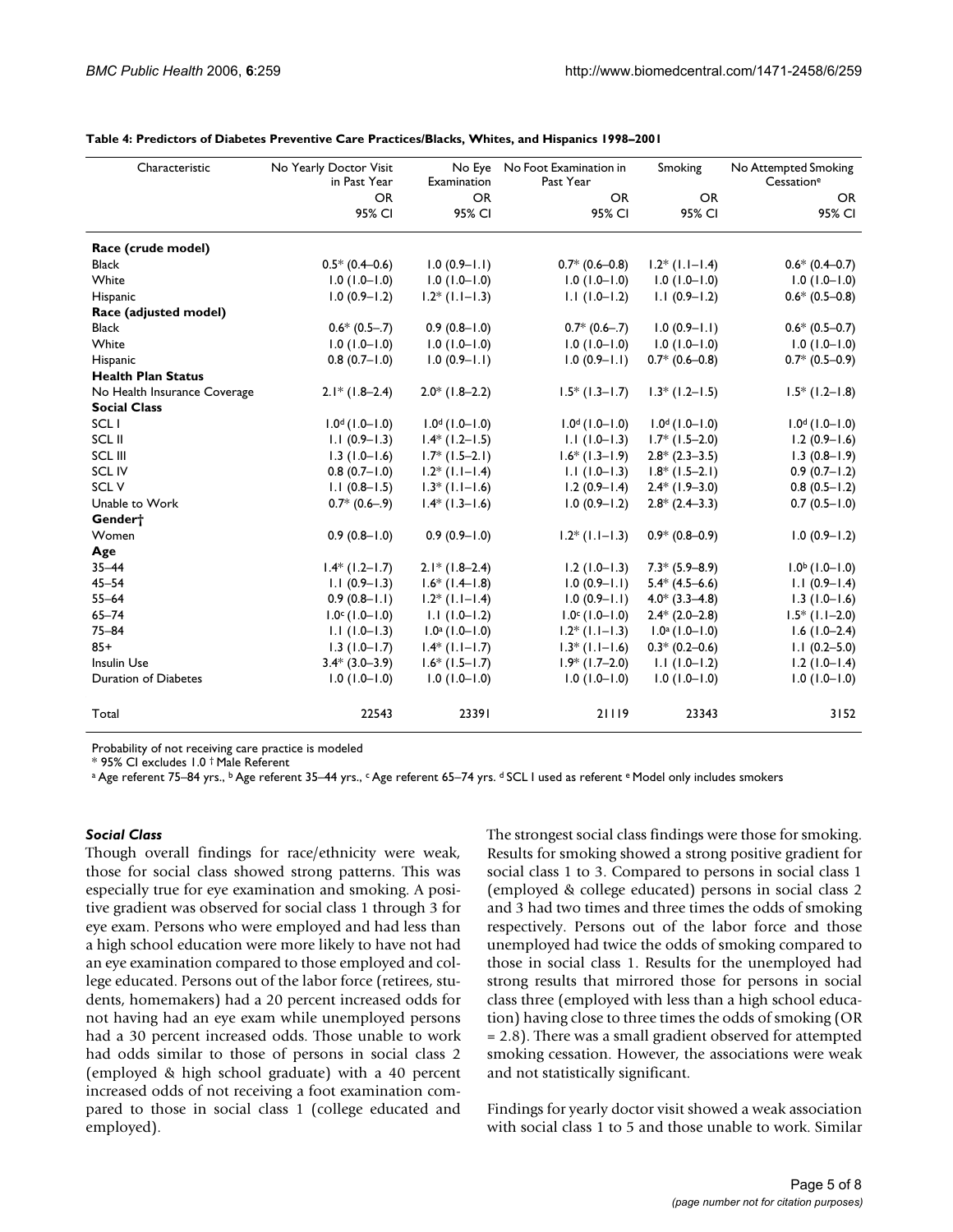results were observed for foot examination except for the finding for persons in social class 3. Results showed that persons in social class 3 (those employed with less than a high school education) were almost twice as likely to have not had a foot examination compared to those employed and college educated. Other results for foot examination were weak and not statistically significant.

#### *Health Care Coverage*

Results for health coverage were statistically significant and congruent with previous findings [9,17]. In fact, health care coverage was strongly associated with all the preventive care practices. Persons with no health care coverage were twice as likely to have not visited the doctor in the previous year and twice as likely to have not had an eye exam, 1.5 times more likely to have not had a foot exam or attempted cessation. Persons without health care coverage also had a 30 percent increased prevalence of smoking.

### *Gender and Age*

Women were at least risk for not having had many of the preventive care practices. Results for doctor visit, eye examination, and smoking showed women had favorable risk compared to men. However, only the results for smoking were statistically significant. Women were found to be at greater risk for not having had a foot examination  $(OR = 1.2)$ . This finding was statistically significant. Results for age (table 4) show persons 35–44 are more likely to have not received preventive care. The exception however, was smoking cessation. This age group was more likely to have attempted cessation compared to older age groups.

### *Insulin Use and Duration of Diabetes*

Non-insulin dependent persons were at greater risk for not getting preventive care. Persons who did not use insulin were 3.4 times more likely to have not visited the doctor in the past year. Results for eye examination showed that non-insulin dependent persons were almost twice as likely to have not received an eye examination compared to persons who used insulin. Non-insulin dependent persons were also more likely to not have had a foot examination ( $OR = 1.9$ ). Insulin use was not a strong predictor for smoking or attempted smoking cessation. Odds ratios were 1.1 and 1.2 respectively and neither was statistically significant.

Duration of diabetes showed no relationship with any of the preventive care practices examined.

# **Discussion**

The findings presented in this paper confound past theories and explanations for disparities seen among persons with diabetes. It is well established that ethnic differences in end-stage outcomes for diabetic persons exist. However, our results show Black and Hispanic persons with diabetes have higher levels of preventive care, which is not congruent with observed end-stage diabetes outcomes [18-21]. The question still remains of why disparities in end-stage outcomes persist despite the higher levels of preventive care. One explanation is that Blacks and Hispanics present with more severe disease and a greater number of co-morbidities. Therefore, providers may be more likely to adhere to the recommended care guidelines examined here. Another explanation is that there may be lower adherence to preventive practices not measured here among Black and Hispanic persons. There may also be an economic barrier present in implementing suggested changes after a physicians visit.

Differences in care practices between private and public insurance may also explain results. For example, if it were the case that government sponsored plans facilitated behavioral type preventive care practices (e.g.. eye exam, food exam) easier than private insurers, we may observe the current results. Harris (1999) found that a greater proportion of Whites (91%) and Blacks (89%) had health insurance coverage compared to Hispanics (66%). Of those having health care coverage, a disproportionate number of Blacks and Hispanics had some form of government-sponsored health insurance compared to Whites. Only 56% of Blacks and 45% of Hispanics had private insurance [10]. A recent study conducted in Puerto Rico found that the use of laboratory services like glucose and glycosilated hemoglobin tests was greater in patients who had private insurance [22]. This finding supports the hypothesis that differences in care practices do exist between the private and public insurance sector. This would also support findings from this and other studies that Blacks and Hispanics perform lower levels of glycemic control activities and lab checks in comparison to self-care practices where performance levels are higher compared to Whites [8,17].

Others have found contrasting results showing that medical/laboratory checks are delivered more frequently than behavioral activities and that Blacks maintain a more favorable laboratory profile [23,24]. If the hypothesis is true that government sponsored health care promotes self-care activities more than medical/laboratory type practices, and given that a great number of Black persons with diabetes have some form of government health care, then previous findings make sense. Glasgow and Strycker (2000) found self-management activities were recommended less frequently than medical/laboratory checks for persons with diabetes in two private health care systems. This may point towards differences in recommendations and practice between private and government sponsored insurers.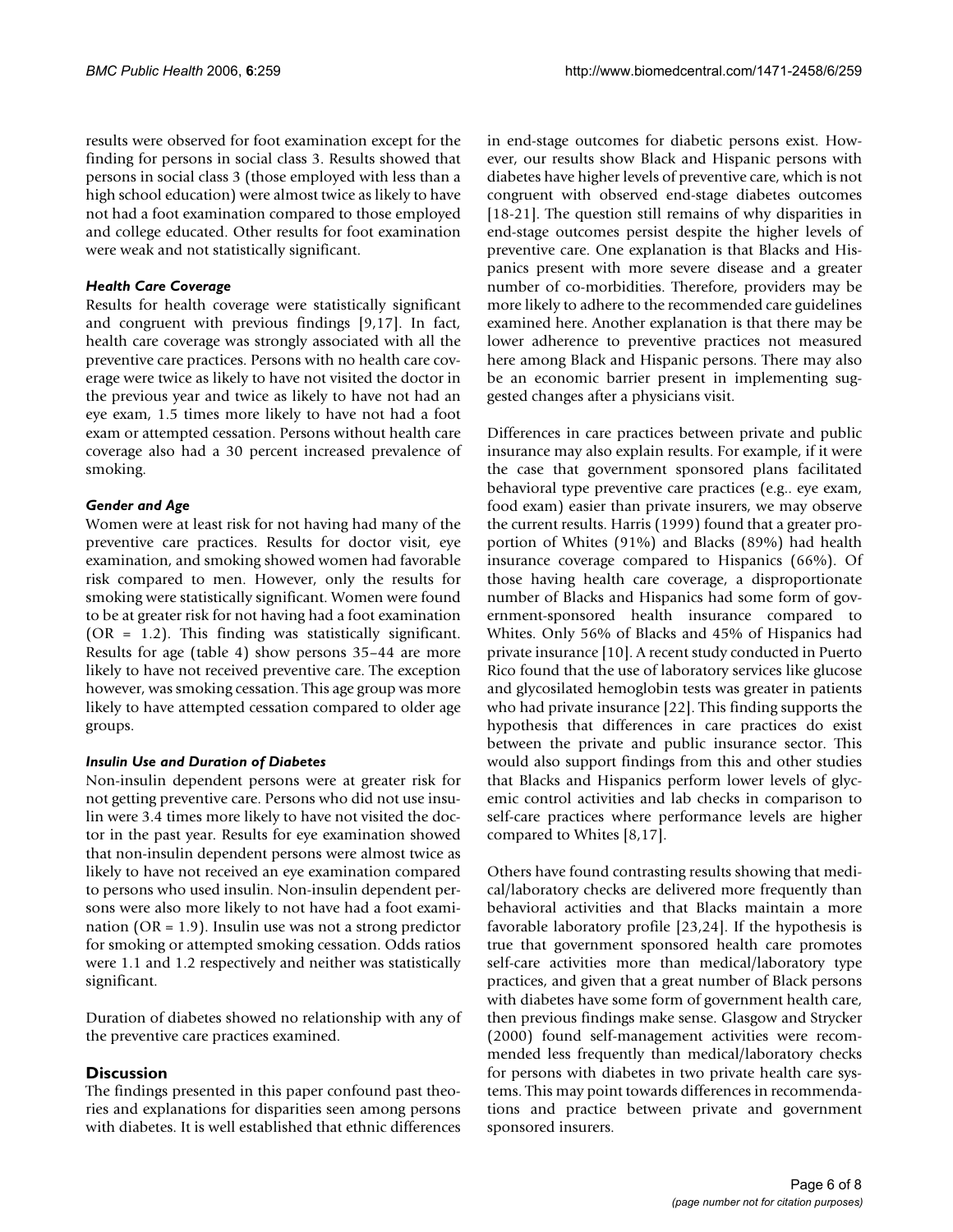The American College of Emergency Physicians has shown that some 19 and 33 percent of Blacks and Hispanics are uninsured [25]. A study utilizing 1999 BRFSS data also found that more Blacks were uninsured compared to Hispanics and Whites and reported cost as a barrier to visiting a doctor [26]. The cost barrier may further lead to under use of services and essential medication that impact the health of persons with diabetes [27].

The strong patterns observed for social class are not surprising given the demonstrated relationship between social class and chronic illnesses [28-30]. Results in the current study showed a strong association between social class and preventive care practices above the influence of race/ethnicity. This was not too surprising given that race is such a powerful determinant of individuals position within the class structure of society [31]. Lower social class has also been associated with increased diabetes complications [32,33]. Although we controlled for health plan status in analyses, a residual effect is likely between social class and health insurance since they are so strongly associated and health insurance status differs by level of social class. Persons in higher social class are more likely to be insured compared to persons in lower levels, even though the rising cost of care and employer cutbacks on insurance is creating a growing middle class that is uninsured.

The findings in this paper are subject to a few limitations. First, persons with diabetes may have been missed with the question "Has a doctor ever told you that you have diabetes." Interviewed persons who do not have access to health care services may have answered "no" while they may unknowingly have diabetes. This potential bias may have resulted in obtaining measures of association that are weaker than the true measure since persons who lack health care access are more likely to be diagnosed at more severe stages and not receive preventive care. Second, the social class index used here may not fully capture social class due to the inherent limitations of the two proxy measures used (education and employment status) in capturing such a complex concept. Though there is no agreed upon way to measure social class, education and employment have been used extensively in previous work as proxy measures [34-36]. The combination of the two variables, which was used to create the social class index, has not been validated; however findings using this measure are consistent with previous findings on social class in the literature [34,36]. Another limitation is that analyses included only non-institutionalized persons, which limit populations to which results can be generalized. Recall bias is another limitation as persons were asked to remember past preventive care practices. The extent to which the bias inherent in this telephone survey affects results is unknown. Percent missing for key variables was as follows: yearly doctor visit (4%), foot examination

(10%), eye examination (0.3%), smoking (0.2%), health insurance coverage (0.4%), and employment (0.1%). Subsequently, results may not reflect true measure of association between race/ethnicity and preventive care practices, especially if missing is systematic. A final limitation is the way in which race/ethnicity was determined. Respondents were given a list of responses to choose which may have omitted responses for some race/ethnic groups.

The BRFSS is a telephone survey that does not reach persons without phone service. Persons missed by this survey method are more likely to be poor and minority [37]. Thus, results may be an overestimate of preventive care practices among minorities since high-risk persons may be excluded. Future studies should include these high-risk populations who may have been excluded in the present study.

## **Conclusion**

These results suggestthat recenthealth education and promotion efforts targetedtowardminority populations have been effective.However, serious complications from diabetes still continue to be highest among minorities. Future research should examine theinfluenceof type of insuranceon diabetes patients' access to laboratory preventive care practices. Finally, prevention efforts should be geared toward earlier screening anddiagnosis and better access to preventive and medical services for bothminorities and whites.

### **Competing interests**

The author(s) declare that they have no competing interests.

# **Authors' contributions**

CWO contributed to the conception, design, analysis, and drafting of the manuscript. EB contributed to the design, analysis, and preparation of the manuscript. Both authors contributed to editing the manuscript.

### **Acknowledgements**

This study was funded through an Established Investigator Grant to Dr. Barnett from the American Heart Association.

The authors would like to acknowledge Tyra Dark and Latetia V. Moore for their contribution to the analysis and interpretation of the data for this manuscript.

### **References**

- 1. Centers for Disease Control and Prevention: **National Diabetes Fact Sheet United States.** 2003 [\[http://www.cdc.gov/diabetes/](http://www.cdc.gov/diabetes/pubs/pdf/ndfs_2003.pdf) [pubs/pdf/ndfs\\_2003.pdf\]](http://www.cdc.gov/diabetes/pubs/pdf/ndfs_2003.pdf). Accessed November 17, 2004.
- 2. Hogan P, Dall T, Nikolov P: **[Economic costs of diabetes in the](http://www.ncbi.nlm.nih.gov/entrez/query.fcgi?cmd=Retrieve&db=PubMed&dopt=Abstract&list_uids=12610059) [U.S. in 2002.](http://www.ncbi.nlm.nih.gov/entrez/query.fcgi?cmd=Retrieve&db=PubMed&dopt=Abstract&list_uids=12610059)** *Diabetes Care* 2003, **26(3):**917-32.
- 3. Skyler J, Oddo C: **[Diabetes trends in the USA.](http://www.ncbi.nlm.nih.gov/entrez/query.fcgi?cmd=Retrieve&db=PubMed&dopt=Abstract&list_uids=12324981)** *Diabetes Metab Res Rev* 2002, **18:**S21-26.